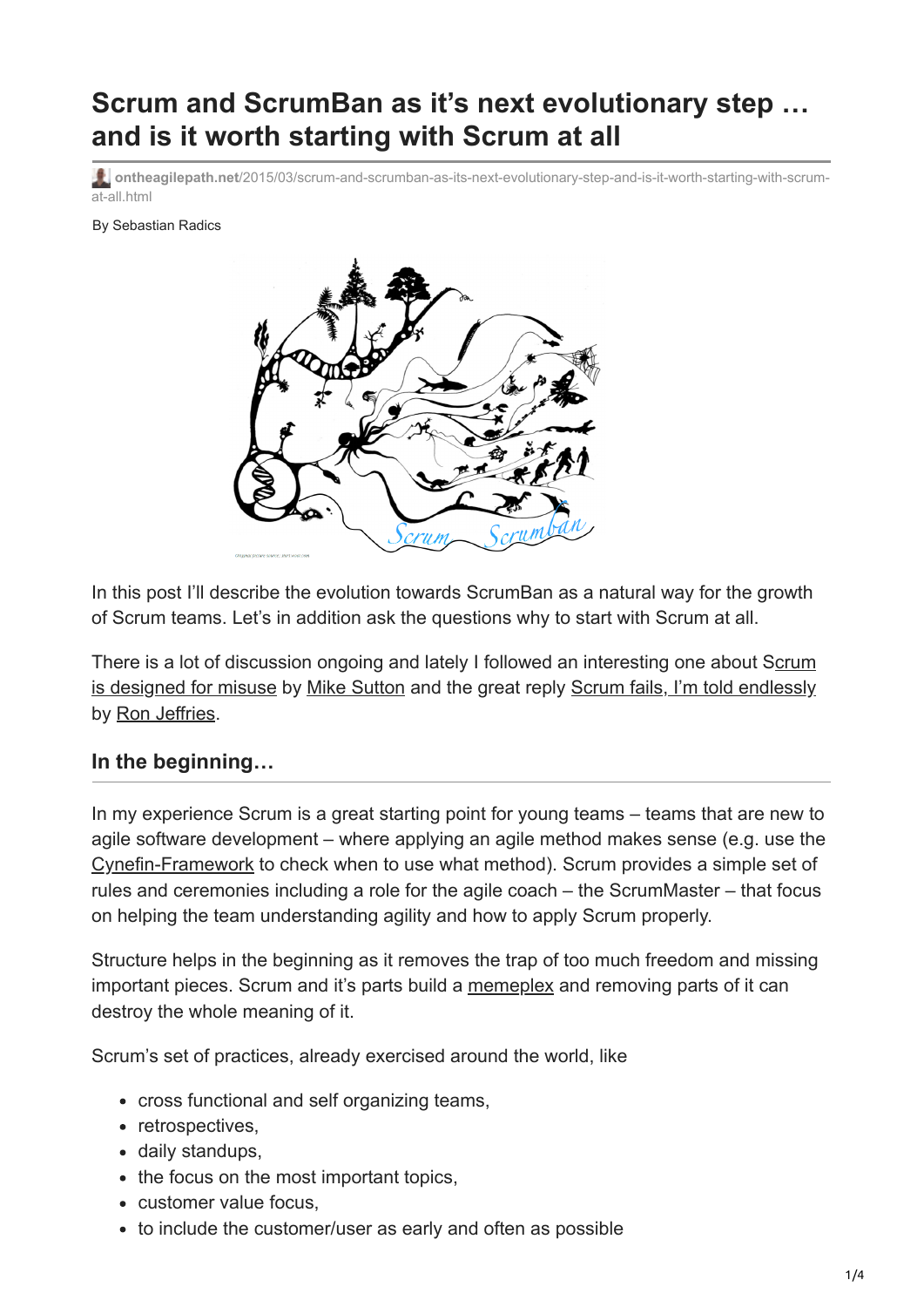• …and more

combined in a properly described format is of high value to get into thinking and working the agile way.

A group of people become teams and not just a bunch of individuals sitting together in a room. The focus on meaningful outcomes provided by the role product owner supports the intrinsic motivator purpose.

For me this makes Scrum a great starting point to introduce teamwork and [agility.](http://www.ontheagilepath.net/2015/03/agility-to-replace-diluted-term-agile.html) It should always be accompanied by professional coaches who really guide you through the heavy change process connected with introducing such a fundamental shift.

### **The evolution starts…**

Over the time when teams get to a more mature state they'll realize that some of the defined boundaries by Scrum (or the quasi standard added features like estimation) are actually hindering in becoming high productive and reaching the optimal flow for delivering high quality product increments. It's time to adjust and add/change/remove artifacts **consciously**.

Changing based on a deep understanding of the original subject to change and supported by data during the change (e.g. by using experiments) is in my opinion really important (e.g. by applying a [lean change approach](https://leanpub.com/leanchange)).

Consider other influences in agile like lean, management 3.0 to discover possible extensions and changes – some great teasers are:

- [2 pillars of Toyota production system](http://www.lean.uky.edu/reference/terminology/)
- [14 principles the Toyota way](http://de.slideshare.net/ckvkarma/the-toyota-way-14-management-principles)
- 5 principles of Lean Thinking
- [7 principles of Lean Software Development](http://de.slideshare.net/jpvajda/lean-software-development-principles)
- [Deming's 14 principles of management](https://www.deming.org/theman/theories/fourteenpoints)

Based on lean we strive to optimize our flow (by removing all kinds of waste like inventory, delay, rework and overproduction), to deliver highest quality possible and address+discover market needs as fast as possible all done in a joyful way.

I like the 5 guiding questions by [Mike Sutton](http://mhsutton.me/about/):

**VALUE** – Do we know the value we seek to deliver and are we consistently delivering the maximum value?

**FLOW** – Do we understand how we reach that value and are we consistently reducing time and/or increasing the ease by which we reach it?

**QUALITY** – Do we understand how good our product and workmanship needs to be and are we consistently and demonstrably achieving it?

**JOY** – Do we know what collectively and individually need to be joyful and are we consistently meeting those needs?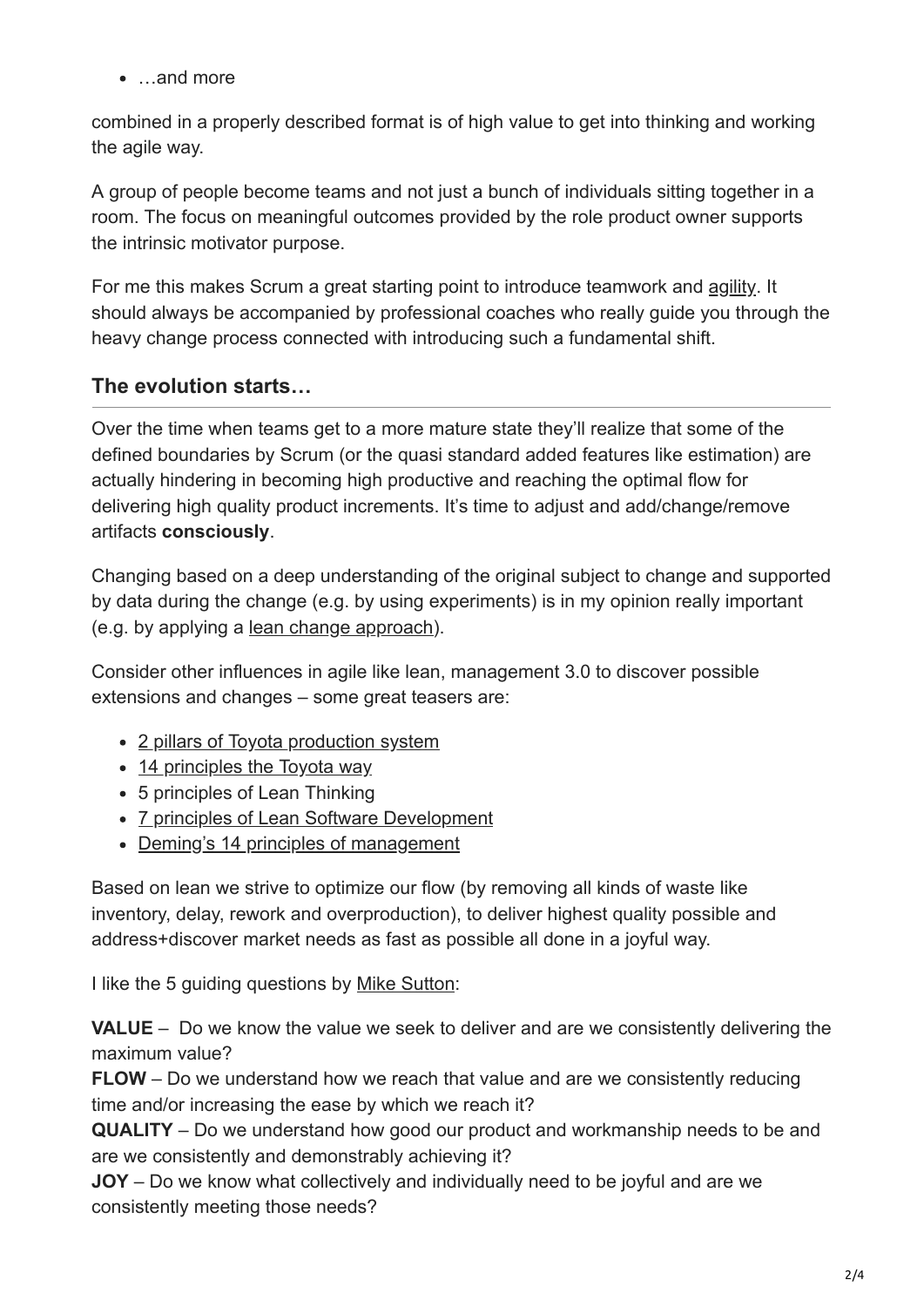**CONTINUOUS IMPROVEMENT** – Do we know what we need to improve across VFQJ and are we demonstrably pursuing those improvements?

I learned that changes appear in these areas:

**Estimates using Story Points or Ideal days are not longer necessary** (by the way so far I did not get the deep understanding of the Story Point concept …beside it's a relative estimation of SoMeThiNg and I really tried to understand it by discussing, reading blogs/books … discovering that there is even no consensus among the leaders in agile) … but good news … **use [#NoEstimates](https://twitter.com/search?q=%23noestimates&src=tyah)** and remove the waste of estimation (and still continue understanding what to build!)

**Fixed iteration length for delivering product increments hinder real flow** (with the ideal of one piece flow). Using it as a protection mechanism to stop interruptions and keep focus gets replaced by discipline using the guidance:

You may not interrupt work in process and you may not adjust the work plan more LESS frequently than once every n days. ([Corey Ladas\)](https://twitter.com/corey_ladas)

I cannot not really argue why not delivering immediately (maybe waiting for a review), why to create inventory for 2 (iteration length) weeks (done by sprint planning). AHH – velocity … yes important in the beginning but replaced by cycle time (trailing indicator) and minimizing work in process (LEADING indicator).

To continue with flow improvements it's better to deliver immediately when a story is done, to pull in new stories when there is free capacity and to use measurements like the cycle time and WIP.

In a well regulated pull system iterations add no value at all. Iteration is only a transient concept to lead us to the deeper truths of pull and flow. ([Corey Ladas\)](https://twitter.com/corey_ladas) **Prioritization is done on demand**, keeping only that much stories prepared in advance to avoid a stalling flow.

Following the approach to first bring your system into a state of control (by finding sources of variation that cause divergence and finding a way to manage them) and start to change something to improve performance.

The ideal work planning process should always provide the development team with the best thing to work on next, no more and no less.

**Standups start enumerating on work items and not longer people** and are focussed on problems to the flow (it's not a reporting how busy everyone is but a full focus on our product delivery, trusting everyone that they will raise impediments and do a meaningful work).

**Burndown charts get uninteresting** as soon as variation is under control and cycle time + WIP become key measurements.

The **release cadence gets decoupled from the iteration length** searching for the optimum point between cost of deploying a new release vs. opportunity cost of carrying finished inventory … **with ideal target of deployment on demand.**

## **And leads to…**